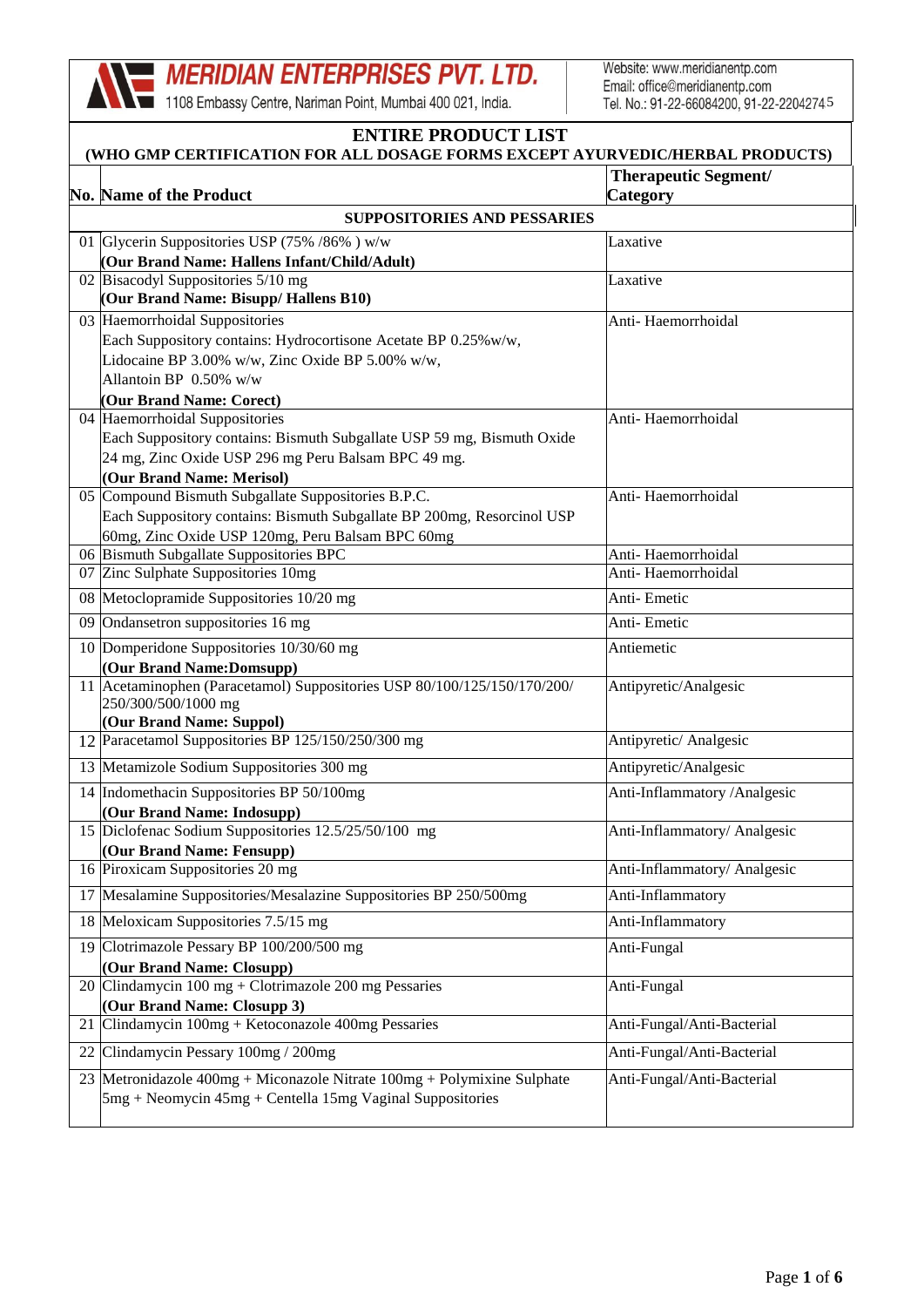1108 Embassy Centre, Nariman Point, Mumbai 400 021, India.

Website: www.meridianentp.com Email: office@meridianentp.com Tel. No.: 91-22-66084200, 91-22-2204274.5

#### **ENTIRE PRODUCT LIST (WHO GMP CERTIFICATION FOR ALL DOSAGE FORMS EXCEPT AYURVEDIC/HERBAL PRODUCTS)**

| (WHO GML CERTIFICATION FOR ALL DOGAGE FORMS EACEFT AT OR VEDIC/HERDAL FRODUCTS) |                                                                                                                                                                                                                                                                                                                                                                                                                                                                                                                                                                      |  |  |
|---------------------------------------------------------------------------------|----------------------------------------------------------------------------------------------------------------------------------------------------------------------------------------------------------------------------------------------------------------------------------------------------------------------------------------------------------------------------------------------------------------------------------------------------------------------------------------------------------------------------------------------------------------------|--|--|
|                                                                                 | <b>Therapeutic Segment/ Category</b>                                                                                                                                                                                                                                                                                                                                                                                                                                                                                                                                 |  |  |
|                                                                                 | Anti-Fungal/Anti-Bacterial                                                                                                                                                                                                                                                                                                                                                                                                                                                                                                                                           |  |  |
| [500/150]                                                                       |                                                                                                                                                                                                                                                                                                                                                                                                                                                                                                                                                                      |  |  |
|                                                                                 | Anti-Bacterial                                                                                                                                                                                                                                                                                                                                                                                                                                                                                                                                                       |  |  |
|                                                                                 | Anti-infective and Anti-septic                                                                                                                                                                                                                                                                                                                                                                                                                                                                                                                                       |  |  |
|                                                                                 | Anti-Fungal/Anti-Bacterial                                                                                                                                                                                                                                                                                                                                                                                                                                                                                                                                           |  |  |
|                                                                                 | <b>Bronchodilator</b>                                                                                                                                                                                                                                                                                                                                                                                                                                                                                                                                                |  |  |
|                                                                                 | Anti-Malarial                                                                                                                                                                                                                                                                                                                                                                                                                                                                                                                                                        |  |  |
|                                                                                 | Anti-Malarial                                                                                                                                                                                                                                                                                                                                                                                                                                                                                                                                                        |  |  |
|                                                                                 | Anti-Malarial                                                                                                                                                                                                                                                                                                                                                                                                                                                                                                                                                        |  |  |
|                                                                                 | Antispasmodic                                                                                                                                                                                                                                                                                                                                                                                                                                                                                                                                                        |  |  |
|                                                                                 | <b>No. Name of the Product</b><br>24 Metronidazole & Miconazole Suppositories/Pessaries [750/200] / [500/100]/<br>25 Metronidazole Suppositories / Pessaries 50/500/1000 mg<br>26 Miconazole Vaginal Suppositories 100/200/400 mg<br>27 Povidone Iodine Vaginal Pessaries 200 mg<br>28 Aminophylline Suppositories 75/150/300/350/360/400 mg<br>29 Quinine Sulphate Suppositories 100 mg<br>30 Artesunate Suppositories 50 /100/ 200 / 400 mg<br>31 Artemether & Lumefantrine Suppositories [20/120 mg]/[40/240 mg]<br>32 Hyoscine Butyl Bromide Suppositories 10 mg |  |  |

Packing: Blister Packing (PVC/PE-FFS pack, Alu.-PE pack) / Bottle Packing (HDPE Plastic Bottle / Glass Bottle). **Size of Suppository: 1.0, 2.0 and 3.0 gm weight.**

| <b>No. Name of the Product</b>                                                                | <b>Packing Style</b> | <b>Therapeutic</b><br><b>Segment/ Category</b> |  |
|-----------------------------------------------------------------------------------------------|----------------------|------------------------------------------------|--|
| <b>EXTERNAL LIQUIDS</b>                                                                       |                      |                                                |  |
|                                                                                               | 20ml /50ml Bottle    |                                                |  |
| 33 Sodium Chloride BP Nasal Spray/Drops 0.65 % w/v                                            |                      | Nasal decongestant                             |  |
| (Our Brand Name: Nasomist)                                                                    |                      |                                                |  |
| 34 Sodium Chloride BP Nasal Spray/Drops 0.90 % w/v                                            | 20ml Bottle          | Nasal decongestant                             |  |
| 35 Xylometazoline Hydrochloride Nasal Spray/Drops BP 0.1% w/v<br>(Our Brand Name: Nasomist-X) | 10ml Bottle          | Nasal decongestant                             |  |
| 36 Xylometazoline Hydrochloride Nasal Drops BP 0.05% w/v                                      | 10ml Bottle          | Nasal decongestant                             |  |
| (Our Brand Name: Nasomist-XP)                                                                 |                      |                                                |  |
| 37 Benzalkonium Chloride Solution BP 3% v/v Antiseptic Liquid                                 | 5 ltr Jar            | Antiseptic Liquid                              |  |
| (Our Brand Name: Benzyl Septol)                                                               |                      |                                                |  |
| 38 Benzalkonium Chloride Solution BP 3% v/v Antiseptic Liquid                                 | $100$ ml             | Antiseptic Liquid                              |  |
| (Our Brand Name: Benzyl Septol Active)                                                        |                      |                                                |  |
| 39 Drops of essential oils                                                                    | 5ml Bottle           | Anticold                                       |  |
| Each pack contains: Camphor 10 %, Thymol 1.25 %, Menthol 25%,                                 |                      |                                                |  |
| Cinnamon oil BP 4.2 %, Terpineol BP 12.5 %, Pine oil BPC 21%,                                 |                      |                                                |  |
| Eucalyptus oil 21 %. (Our Brand Name: Inhalade)                                               |                      |                                                |  |
| 40 Deqaulinium Chloride Oral Paint/Spray 0.5% W/V                                             | 25 ml bottle         | Antibacterial/                                 |  |
|                                                                                               |                      | Antifungal Liquid                              |  |
| <b>TABLETS</b>                                                                                |                      |                                                |  |
| 41 Atenolol Tablets BP 25/50/100mg.                                                           | Blister (14s)        | Anti Hypertensive                              |  |
| 42 Calcium Carbonate & Vitamin D3 Tablets                                                     | Bottle of 15s/30s    | Calcium Supplement                             |  |
| Each film coated tablet contains: Calcium carbonate 625 mg equivalent                         |                      |                                                |  |
| to elemental calcium 250 mg and Vitamin D3 125 I.U.                                           |                      |                                                |  |
| Our Brand Name: Calcifit 250)                                                                 |                      |                                                |  |
| 43 Calcium Carbonate & Vitamin D3 Tablets                                                     | Bottle of 15s/30s    | Calcium Supplement                             |  |
| Each film coated tablet contains: Calcium carbonate 1250 mg                                   |                      |                                                |  |
| equivalent to elemental calcium 500 mg and Vitamin D3 250 I.U.                                |                      |                                                |  |
| (Our Brand Name: Calcifit 500)                                                                |                      |                                                |  |
| 44 Calcium fortified with Magnesium, Zinc and Vitamin D Tablets                               | Blister (15s)        | Calcium Supplement                             |  |
| Each film-coated tablet contains: Calcium Carbonate I.P. 1000 mg,                             |                      |                                                |  |
| Magnesium Hydroxide I.P. 240 mg, Zinc Sulphate Monohydrate U.S.P.                             |                      |                                                |  |
| 11 mg, Vitamin D3 200 I.U.                                                                    |                      |                                                |  |
| (Our Brand Name: Calcifit Forte)                                                              |                      |                                                |  |
|                                                                                               |                      |                                                |  |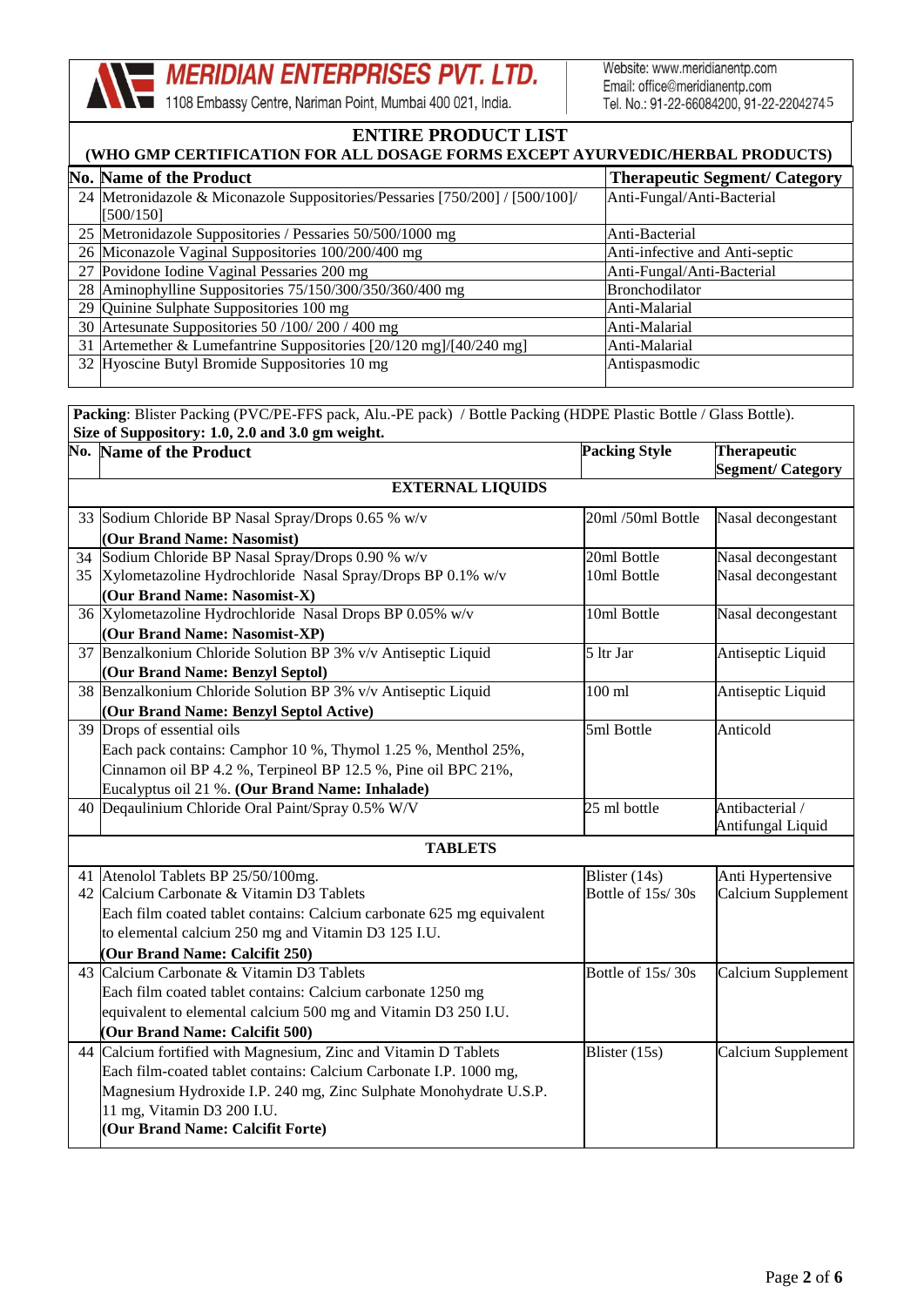1108 Embassy Centre, Nariman Point, Mumbai 400 021, India.

Website: www.meridianentp.com Email: office@meridianentp.com Tel. No.: 91-22-66084200, 91-22-2204274.5

| <b>Packing Style</b><br><b>Therapeutic</b><br>No. Name of the Product<br><b>Segment/ Category</b><br>Vitamin Supplement<br>Vitamin D3 Tablets<br>Blister (10s)<br>45 Each uncoated chewable tablet contains: Cholecalciferol BP 10000 I.U<br>(Our Brand Name Calcifit – D)<br>46 Vitamin D3 Tablets<br>Blister (10s)<br>Vitamin Supplement<br>Each uncoated chewable tablet contains: Cholecalciferol BP 1000 I.U<br>(Our Brand Name Calcifit – D 1K)<br>47 B Complex Tablets<br>Blister (10s)<br>Vitamin supplement<br>Each Coated tablet contains: Thiamine mononitrate (Vit B1) BP 2mg,<br>Riboflavin (Vit. B2) 1.5mg, Niacinnamide (Vit B3) BP 18.75mg,<br>Pyridoxine Hydrochloride (Vit. B6) BP 0.75mg<br>48 Anti-Flatulent Tablet<br>Blister (10s)<br>Anti-Flatulent<br>Each dual coated tablet contains:<br>Outer layer (sugar coated for gastric release) Simethicone BP 80mg &<br>Inner layer (Enteric coated for intestinal release) Activated Charcoal BP 250mg<br>(Our Brand Name: Flatuna)<br>49 Alpha amylase + Simethicone $BP$ + Activated charcoal $BP$ +<br>Anti-Flatulent<br>Blister (10s)<br>Papain + Nicotinamide BP Tablets<br>Each Sugar Coated tablet contains: Alpha amylase BP 20 mg,<br>Simethicone BP 50mg, Activated charcoal BP 75 mg, Papain 30 mg<br>Nicotinamide BP 25 mg<br>50 Trypsin Chymotrypsin mixture 6 : 1 ratio (Proteolytic enzyme<br>Blister $(10s)$<br>Anti-Flatulent<br>concentrate):57.2 mg Tablets<br>51 Paracetamol Tablets BP 500 mg<br>Blister (10s)<br>Antipyretic/Analgesic<br>Each uncoated tablet contains: Paracetamol BP 500 mg<br>52 Paracetamol BP 500 mg & Diclofenac Sodium BP 50mg Tablets.<br>Blister (10s)<br>Anti-Inflammatory/<br>(Our Brand Name: Prontoflam)<br>Analgesic<br>Blister (10s)<br>53 Roxithromycin Tablets BP 150mg<br>Antibiotic<br>(Our Brand Name: Roxicate)<br>Each film coated tablet contains: Ferrous Fumarate BP 150 mg equivalent to<br>Haematinic<br>54<br>Elemental Iron 49.30mg, Folic Acid BP 750 mcg, Zinc Sulphate Monohydrate<br>Blister $(10s)$ &<br>USP 61.8 mg equivalent to Elemental Zinc 22.5mg.<br>Bottle (30s)<br>Cyanocobalamin BP 7.5 mcg.<br>(Our Brand Name: Ferrofit)<br>55 Folic Acid Tablets BP 5mg<br>Blister (10s)<br>Haematinic<br>56 Pantoprazole Tablets BP 40mg<br>Strip $(10s)$<br>Antiulcerants<br>(Our Brand Name: Pleez)<br>57 Coumarin Tablets 200mg<br>Blister (10s)<br>Antioedema<br>(Our Brand Name: Dipodem)<br>58 $\sqrt{\text{Isosorbide} + \text{Mononitrate Tables 10/20/40mg}}$<br>Blister (10s)<br>Antianginal<br>59 Triprolidine Hydrochloride BP 2.5mg + Phenylpropanolamine<br>Anti-Histaminic<br>Blister (10s)<br>Hydrochloride BP 25mg + Paracetamol BP 500 mg Tablets<br>60 Cyproheptadine Hydrochloride BP 4 mg Tablet<br>Blister (10s)<br>Anti-allergic<br>Each uncoated tablet contains: Cyproheptadine Hydrochloride BP 4 mg<br>Hyoscine butyl bromide BP 10mg Tablets<br>Blister (10s)<br>Antispasmodic<br>61<br>62 Dried aluminium hydroxide BP 60 mg + Magnesium trisilicate BP<br>Blister (10s)<br>Antacids<br>40 mg Tablets<br>63 Amlodipine BP 5 mg + Atenolol BP 50 mg Tablets<br>Blister (10s)<br>Ca+ Channel Blocker<br>Dicyclomine Hydrochloride Tablets IP 20 mg<br>Blister (10s)<br>Antispasmodic<br>64<br>65 Dimenhydrinate Tablets BP 50 mg<br>Blister (4s)<br>Antiemetic<br>(Our Brand Name: Dimentral Tablets) | <b>ENTIRE PRODUCT LIST</b><br>(WHO GMP CERTIFICATION FOR ALL DOSAGE FORMS EXCEPT AYURVEDIC/HERBAL PRODUCTS) |  |  |  |
|------------------------------------------------------------------------------------------------------------------------------------------------------------------------------------------------------------------------------------------------------------------------------------------------------------------------------------------------------------------------------------------------------------------------------------------------------------------------------------------------------------------------------------------------------------------------------------------------------------------------------------------------------------------------------------------------------------------------------------------------------------------------------------------------------------------------------------------------------------------------------------------------------------------------------------------------------------------------------------------------------------------------------------------------------------------------------------------------------------------------------------------------------------------------------------------------------------------------------------------------------------------------------------------------------------------------------------------------------------------------------------------------------------------------------------------------------------------------------------------------------------------------------------------------------------------------------------------------------------------------------------------------------------------------------------------------------------------------------------------------------------------------------------------------------------------------------------------------------------------------------------------------------------------------------------------------------------------------------------------------------------------------------------------------------------------------------------------------------------------------------------------------------------------------------------------------------------------------------------------------------------------------------------------------------------------------------------------------------------------------------------------------------------------------------------------------------------------------------------------------------------------------------------------------------------------------------------------------------------------------------------------------------------------------------------------------------------------------------------------------------------------------------------------------------------------------------------------------------------------------------------------------------------------------------------------------------------------------------------------------------------------------------------------------------------------------------------------------------------------------------------------------------------------------------------------------------------------------------------------------------------------------------------------------------------------------------------------------------------------------------|-------------------------------------------------------------------------------------------------------------|--|--|--|
|                                                                                                                                                                                                                                                                                                                                                                                                                                                                                                                                                                                                                                                                                                                                                                                                                                                                                                                                                                                                                                                                                                                                                                                                                                                                                                                                                                                                                                                                                                                                                                                                                                                                                                                                                                                                                                                                                                                                                                                                                                                                                                                                                                                                                                                                                                                                                                                                                                                                                                                                                                                                                                                                                                                                                                                                                                                                                                                                                                                                                                                                                                                                                                                                                                                                                                                                                                              |                                                                                                             |  |  |  |
|                                                                                                                                                                                                                                                                                                                                                                                                                                                                                                                                                                                                                                                                                                                                                                                                                                                                                                                                                                                                                                                                                                                                                                                                                                                                                                                                                                                                                                                                                                                                                                                                                                                                                                                                                                                                                                                                                                                                                                                                                                                                                                                                                                                                                                                                                                                                                                                                                                                                                                                                                                                                                                                                                                                                                                                                                                                                                                                                                                                                                                                                                                                                                                                                                                                                                                                                                                              |                                                                                                             |  |  |  |
|                                                                                                                                                                                                                                                                                                                                                                                                                                                                                                                                                                                                                                                                                                                                                                                                                                                                                                                                                                                                                                                                                                                                                                                                                                                                                                                                                                                                                                                                                                                                                                                                                                                                                                                                                                                                                                                                                                                                                                                                                                                                                                                                                                                                                                                                                                                                                                                                                                                                                                                                                                                                                                                                                                                                                                                                                                                                                                                                                                                                                                                                                                                                                                                                                                                                                                                                                                              |                                                                                                             |  |  |  |
|                                                                                                                                                                                                                                                                                                                                                                                                                                                                                                                                                                                                                                                                                                                                                                                                                                                                                                                                                                                                                                                                                                                                                                                                                                                                                                                                                                                                                                                                                                                                                                                                                                                                                                                                                                                                                                                                                                                                                                                                                                                                                                                                                                                                                                                                                                                                                                                                                                                                                                                                                                                                                                                                                                                                                                                                                                                                                                                                                                                                                                                                                                                                                                                                                                                                                                                                                                              |                                                                                                             |  |  |  |
|                                                                                                                                                                                                                                                                                                                                                                                                                                                                                                                                                                                                                                                                                                                                                                                                                                                                                                                                                                                                                                                                                                                                                                                                                                                                                                                                                                                                                                                                                                                                                                                                                                                                                                                                                                                                                                                                                                                                                                                                                                                                                                                                                                                                                                                                                                                                                                                                                                                                                                                                                                                                                                                                                                                                                                                                                                                                                                                                                                                                                                                                                                                                                                                                                                                                                                                                                                              |                                                                                                             |  |  |  |
|                                                                                                                                                                                                                                                                                                                                                                                                                                                                                                                                                                                                                                                                                                                                                                                                                                                                                                                                                                                                                                                                                                                                                                                                                                                                                                                                                                                                                                                                                                                                                                                                                                                                                                                                                                                                                                                                                                                                                                                                                                                                                                                                                                                                                                                                                                                                                                                                                                                                                                                                                                                                                                                                                                                                                                                                                                                                                                                                                                                                                                                                                                                                                                                                                                                                                                                                                                              |                                                                                                             |  |  |  |
|                                                                                                                                                                                                                                                                                                                                                                                                                                                                                                                                                                                                                                                                                                                                                                                                                                                                                                                                                                                                                                                                                                                                                                                                                                                                                                                                                                                                                                                                                                                                                                                                                                                                                                                                                                                                                                                                                                                                                                                                                                                                                                                                                                                                                                                                                                                                                                                                                                                                                                                                                                                                                                                                                                                                                                                                                                                                                                                                                                                                                                                                                                                                                                                                                                                                                                                                                                              |                                                                                                             |  |  |  |
|                                                                                                                                                                                                                                                                                                                                                                                                                                                                                                                                                                                                                                                                                                                                                                                                                                                                                                                                                                                                                                                                                                                                                                                                                                                                                                                                                                                                                                                                                                                                                                                                                                                                                                                                                                                                                                                                                                                                                                                                                                                                                                                                                                                                                                                                                                                                                                                                                                                                                                                                                                                                                                                                                                                                                                                                                                                                                                                                                                                                                                                                                                                                                                                                                                                                                                                                                                              |                                                                                                             |  |  |  |
|                                                                                                                                                                                                                                                                                                                                                                                                                                                                                                                                                                                                                                                                                                                                                                                                                                                                                                                                                                                                                                                                                                                                                                                                                                                                                                                                                                                                                                                                                                                                                                                                                                                                                                                                                                                                                                                                                                                                                                                                                                                                                                                                                                                                                                                                                                                                                                                                                                                                                                                                                                                                                                                                                                                                                                                                                                                                                                                                                                                                                                                                                                                                                                                                                                                                                                                                                                              |                                                                                                             |  |  |  |
|                                                                                                                                                                                                                                                                                                                                                                                                                                                                                                                                                                                                                                                                                                                                                                                                                                                                                                                                                                                                                                                                                                                                                                                                                                                                                                                                                                                                                                                                                                                                                                                                                                                                                                                                                                                                                                                                                                                                                                                                                                                                                                                                                                                                                                                                                                                                                                                                                                                                                                                                                                                                                                                                                                                                                                                                                                                                                                                                                                                                                                                                                                                                                                                                                                                                                                                                                                              |                                                                                                             |  |  |  |
|                                                                                                                                                                                                                                                                                                                                                                                                                                                                                                                                                                                                                                                                                                                                                                                                                                                                                                                                                                                                                                                                                                                                                                                                                                                                                                                                                                                                                                                                                                                                                                                                                                                                                                                                                                                                                                                                                                                                                                                                                                                                                                                                                                                                                                                                                                                                                                                                                                                                                                                                                                                                                                                                                                                                                                                                                                                                                                                                                                                                                                                                                                                                                                                                                                                                                                                                                                              |                                                                                                             |  |  |  |
|                                                                                                                                                                                                                                                                                                                                                                                                                                                                                                                                                                                                                                                                                                                                                                                                                                                                                                                                                                                                                                                                                                                                                                                                                                                                                                                                                                                                                                                                                                                                                                                                                                                                                                                                                                                                                                                                                                                                                                                                                                                                                                                                                                                                                                                                                                                                                                                                                                                                                                                                                                                                                                                                                                                                                                                                                                                                                                                                                                                                                                                                                                                                                                                                                                                                                                                                                                              |                                                                                                             |  |  |  |
|                                                                                                                                                                                                                                                                                                                                                                                                                                                                                                                                                                                                                                                                                                                                                                                                                                                                                                                                                                                                                                                                                                                                                                                                                                                                                                                                                                                                                                                                                                                                                                                                                                                                                                                                                                                                                                                                                                                                                                                                                                                                                                                                                                                                                                                                                                                                                                                                                                                                                                                                                                                                                                                                                                                                                                                                                                                                                                                                                                                                                                                                                                                                                                                                                                                                                                                                                                              |                                                                                                             |  |  |  |
|                                                                                                                                                                                                                                                                                                                                                                                                                                                                                                                                                                                                                                                                                                                                                                                                                                                                                                                                                                                                                                                                                                                                                                                                                                                                                                                                                                                                                                                                                                                                                                                                                                                                                                                                                                                                                                                                                                                                                                                                                                                                                                                                                                                                                                                                                                                                                                                                                                                                                                                                                                                                                                                                                                                                                                                                                                                                                                                                                                                                                                                                                                                                                                                                                                                                                                                                                                              |                                                                                                             |  |  |  |
|                                                                                                                                                                                                                                                                                                                                                                                                                                                                                                                                                                                                                                                                                                                                                                                                                                                                                                                                                                                                                                                                                                                                                                                                                                                                                                                                                                                                                                                                                                                                                                                                                                                                                                                                                                                                                                                                                                                                                                                                                                                                                                                                                                                                                                                                                                                                                                                                                                                                                                                                                                                                                                                                                                                                                                                                                                                                                                                                                                                                                                                                                                                                                                                                                                                                                                                                                                              |                                                                                                             |  |  |  |
|                                                                                                                                                                                                                                                                                                                                                                                                                                                                                                                                                                                                                                                                                                                                                                                                                                                                                                                                                                                                                                                                                                                                                                                                                                                                                                                                                                                                                                                                                                                                                                                                                                                                                                                                                                                                                                                                                                                                                                                                                                                                                                                                                                                                                                                                                                                                                                                                                                                                                                                                                                                                                                                                                                                                                                                                                                                                                                                                                                                                                                                                                                                                                                                                                                                                                                                                                                              |                                                                                                             |  |  |  |
|                                                                                                                                                                                                                                                                                                                                                                                                                                                                                                                                                                                                                                                                                                                                                                                                                                                                                                                                                                                                                                                                                                                                                                                                                                                                                                                                                                                                                                                                                                                                                                                                                                                                                                                                                                                                                                                                                                                                                                                                                                                                                                                                                                                                                                                                                                                                                                                                                                                                                                                                                                                                                                                                                                                                                                                                                                                                                                                                                                                                                                                                                                                                                                                                                                                                                                                                                                              |                                                                                                             |  |  |  |
|                                                                                                                                                                                                                                                                                                                                                                                                                                                                                                                                                                                                                                                                                                                                                                                                                                                                                                                                                                                                                                                                                                                                                                                                                                                                                                                                                                                                                                                                                                                                                                                                                                                                                                                                                                                                                                                                                                                                                                                                                                                                                                                                                                                                                                                                                                                                                                                                                                                                                                                                                                                                                                                                                                                                                                                                                                                                                                                                                                                                                                                                                                                                                                                                                                                                                                                                                                              |                                                                                                             |  |  |  |
|                                                                                                                                                                                                                                                                                                                                                                                                                                                                                                                                                                                                                                                                                                                                                                                                                                                                                                                                                                                                                                                                                                                                                                                                                                                                                                                                                                                                                                                                                                                                                                                                                                                                                                                                                                                                                                                                                                                                                                                                                                                                                                                                                                                                                                                                                                                                                                                                                                                                                                                                                                                                                                                                                                                                                                                                                                                                                                                                                                                                                                                                                                                                                                                                                                                                                                                                                                              |                                                                                                             |  |  |  |
|                                                                                                                                                                                                                                                                                                                                                                                                                                                                                                                                                                                                                                                                                                                                                                                                                                                                                                                                                                                                                                                                                                                                                                                                                                                                                                                                                                                                                                                                                                                                                                                                                                                                                                                                                                                                                                                                                                                                                                                                                                                                                                                                                                                                                                                                                                                                                                                                                                                                                                                                                                                                                                                                                                                                                                                                                                                                                                                                                                                                                                                                                                                                                                                                                                                                                                                                                                              |                                                                                                             |  |  |  |
|                                                                                                                                                                                                                                                                                                                                                                                                                                                                                                                                                                                                                                                                                                                                                                                                                                                                                                                                                                                                                                                                                                                                                                                                                                                                                                                                                                                                                                                                                                                                                                                                                                                                                                                                                                                                                                                                                                                                                                                                                                                                                                                                                                                                                                                                                                                                                                                                                                                                                                                                                                                                                                                                                                                                                                                                                                                                                                                                                                                                                                                                                                                                                                                                                                                                                                                                                                              |                                                                                                             |  |  |  |
|                                                                                                                                                                                                                                                                                                                                                                                                                                                                                                                                                                                                                                                                                                                                                                                                                                                                                                                                                                                                                                                                                                                                                                                                                                                                                                                                                                                                                                                                                                                                                                                                                                                                                                                                                                                                                                                                                                                                                                                                                                                                                                                                                                                                                                                                                                                                                                                                                                                                                                                                                                                                                                                                                                                                                                                                                                                                                                                                                                                                                                                                                                                                                                                                                                                                                                                                                                              |                                                                                                             |  |  |  |
|                                                                                                                                                                                                                                                                                                                                                                                                                                                                                                                                                                                                                                                                                                                                                                                                                                                                                                                                                                                                                                                                                                                                                                                                                                                                                                                                                                                                                                                                                                                                                                                                                                                                                                                                                                                                                                                                                                                                                                                                                                                                                                                                                                                                                                                                                                                                                                                                                                                                                                                                                                                                                                                                                                                                                                                                                                                                                                                                                                                                                                                                                                                                                                                                                                                                                                                                                                              |                                                                                                             |  |  |  |
|                                                                                                                                                                                                                                                                                                                                                                                                                                                                                                                                                                                                                                                                                                                                                                                                                                                                                                                                                                                                                                                                                                                                                                                                                                                                                                                                                                                                                                                                                                                                                                                                                                                                                                                                                                                                                                                                                                                                                                                                                                                                                                                                                                                                                                                                                                                                                                                                                                                                                                                                                                                                                                                                                                                                                                                                                                                                                                                                                                                                                                                                                                                                                                                                                                                                                                                                                                              |                                                                                                             |  |  |  |
|                                                                                                                                                                                                                                                                                                                                                                                                                                                                                                                                                                                                                                                                                                                                                                                                                                                                                                                                                                                                                                                                                                                                                                                                                                                                                                                                                                                                                                                                                                                                                                                                                                                                                                                                                                                                                                                                                                                                                                                                                                                                                                                                                                                                                                                                                                                                                                                                                                                                                                                                                                                                                                                                                                                                                                                                                                                                                                                                                                                                                                                                                                                                                                                                                                                                                                                                                                              |                                                                                                             |  |  |  |
|                                                                                                                                                                                                                                                                                                                                                                                                                                                                                                                                                                                                                                                                                                                                                                                                                                                                                                                                                                                                                                                                                                                                                                                                                                                                                                                                                                                                                                                                                                                                                                                                                                                                                                                                                                                                                                                                                                                                                                                                                                                                                                                                                                                                                                                                                                                                                                                                                                                                                                                                                                                                                                                                                                                                                                                                                                                                                                                                                                                                                                                                                                                                                                                                                                                                                                                                                                              |                                                                                                             |  |  |  |
|                                                                                                                                                                                                                                                                                                                                                                                                                                                                                                                                                                                                                                                                                                                                                                                                                                                                                                                                                                                                                                                                                                                                                                                                                                                                                                                                                                                                                                                                                                                                                                                                                                                                                                                                                                                                                                                                                                                                                                                                                                                                                                                                                                                                                                                                                                                                                                                                                                                                                                                                                                                                                                                                                                                                                                                                                                                                                                                                                                                                                                                                                                                                                                                                                                                                                                                                                                              |                                                                                                             |  |  |  |
|                                                                                                                                                                                                                                                                                                                                                                                                                                                                                                                                                                                                                                                                                                                                                                                                                                                                                                                                                                                                                                                                                                                                                                                                                                                                                                                                                                                                                                                                                                                                                                                                                                                                                                                                                                                                                                                                                                                                                                                                                                                                                                                                                                                                                                                                                                                                                                                                                                                                                                                                                                                                                                                                                                                                                                                                                                                                                                                                                                                                                                                                                                                                                                                                                                                                                                                                                                              |                                                                                                             |  |  |  |
|                                                                                                                                                                                                                                                                                                                                                                                                                                                                                                                                                                                                                                                                                                                                                                                                                                                                                                                                                                                                                                                                                                                                                                                                                                                                                                                                                                                                                                                                                                                                                                                                                                                                                                                                                                                                                                                                                                                                                                                                                                                                                                                                                                                                                                                                                                                                                                                                                                                                                                                                                                                                                                                                                                                                                                                                                                                                                                                                                                                                                                                                                                                                                                                                                                                                                                                                                                              |                                                                                                             |  |  |  |
|                                                                                                                                                                                                                                                                                                                                                                                                                                                                                                                                                                                                                                                                                                                                                                                                                                                                                                                                                                                                                                                                                                                                                                                                                                                                                                                                                                                                                                                                                                                                                                                                                                                                                                                                                                                                                                                                                                                                                                                                                                                                                                                                                                                                                                                                                                                                                                                                                                                                                                                                                                                                                                                                                                                                                                                                                                                                                                                                                                                                                                                                                                                                                                                                                                                                                                                                                                              |                                                                                                             |  |  |  |
|                                                                                                                                                                                                                                                                                                                                                                                                                                                                                                                                                                                                                                                                                                                                                                                                                                                                                                                                                                                                                                                                                                                                                                                                                                                                                                                                                                                                                                                                                                                                                                                                                                                                                                                                                                                                                                                                                                                                                                                                                                                                                                                                                                                                                                                                                                                                                                                                                                                                                                                                                                                                                                                                                                                                                                                                                                                                                                                                                                                                                                                                                                                                                                                                                                                                                                                                                                              |                                                                                                             |  |  |  |
|                                                                                                                                                                                                                                                                                                                                                                                                                                                                                                                                                                                                                                                                                                                                                                                                                                                                                                                                                                                                                                                                                                                                                                                                                                                                                                                                                                                                                                                                                                                                                                                                                                                                                                                                                                                                                                                                                                                                                                                                                                                                                                                                                                                                                                                                                                                                                                                                                                                                                                                                                                                                                                                                                                                                                                                                                                                                                                                                                                                                                                                                                                                                                                                                                                                                                                                                                                              |                                                                                                             |  |  |  |
|                                                                                                                                                                                                                                                                                                                                                                                                                                                                                                                                                                                                                                                                                                                                                                                                                                                                                                                                                                                                                                                                                                                                                                                                                                                                                                                                                                                                                                                                                                                                                                                                                                                                                                                                                                                                                                                                                                                                                                                                                                                                                                                                                                                                                                                                                                                                                                                                                                                                                                                                                                                                                                                                                                                                                                                                                                                                                                                                                                                                                                                                                                                                                                                                                                                                                                                                                                              |                                                                                                             |  |  |  |
|                                                                                                                                                                                                                                                                                                                                                                                                                                                                                                                                                                                                                                                                                                                                                                                                                                                                                                                                                                                                                                                                                                                                                                                                                                                                                                                                                                                                                                                                                                                                                                                                                                                                                                                                                                                                                                                                                                                                                                                                                                                                                                                                                                                                                                                                                                                                                                                                                                                                                                                                                                                                                                                                                                                                                                                                                                                                                                                                                                                                                                                                                                                                                                                                                                                                                                                                                                              |                                                                                                             |  |  |  |
|                                                                                                                                                                                                                                                                                                                                                                                                                                                                                                                                                                                                                                                                                                                                                                                                                                                                                                                                                                                                                                                                                                                                                                                                                                                                                                                                                                                                                                                                                                                                                                                                                                                                                                                                                                                                                                                                                                                                                                                                                                                                                                                                                                                                                                                                                                                                                                                                                                                                                                                                                                                                                                                                                                                                                                                                                                                                                                                                                                                                                                                                                                                                                                                                                                                                                                                                                                              |                                                                                                             |  |  |  |
|                                                                                                                                                                                                                                                                                                                                                                                                                                                                                                                                                                                                                                                                                                                                                                                                                                                                                                                                                                                                                                                                                                                                                                                                                                                                                                                                                                                                                                                                                                                                                                                                                                                                                                                                                                                                                                                                                                                                                                                                                                                                                                                                                                                                                                                                                                                                                                                                                                                                                                                                                                                                                                                                                                                                                                                                                                                                                                                                                                                                                                                                                                                                                                                                                                                                                                                                                                              |                                                                                                             |  |  |  |
|                                                                                                                                                                                                                                                                                                                                                                                                                                                                                                                                                                                                                                                                                                                                                                                                                                                                                                                                                                                                                                                                                                                                                                                                                                                                                                                                                                                                                                                                                                                                                                                                                                                                                                                                                                                                                                                                                                                                                                                                                                                                                                                                                                                                                                                                                                                                                                                                                                                                                                                                                                                                                                                                                                                                                                                                                                                                                                                                                                                                                                                                                                                                                                                                                                                                                                                                                                              |                                                                                                             |  |  |  |
|                                                                                                                                                                                                                                                                                                                                                                                                                                                                                                                                                                                                                                                                                                                                                                                                                                                                                                                                                                                                                                                                                                                                                                                                                                                                                                                                                                                                                                                                                                                                                                                                                                                                                                                                                                                                                                                                                                                                                                                                                                                                                                                                                                                                                                                                                                                                                                                                                                                                                                                                                                                                                                                                                                                                                                                                                                                                                                                                                                                                                                                                                                                                                                                                                                                                                                                                                                              |                                                                                                             |  |  |  |
|                                                                                                                                                                                                                                                                                                                                                                                                                                                                                                                                                                                                                                                                                                                                                                                                                                                                                                                                                                                                                                                                                                                                                                                                                                                                                                                                                                                                                                                                                                                                                                                                                                                                                                                                                                                                                                                                                                                                                                                                                                                                                                                                                                                                                                                                                                                                                                                                                                                                                                                                                                                                                                                                                                                                                                                                                                                                                                                                                                                                                                                                                                                                                                                                                                                                                                                                                                              |                                                                                                             |  |  |  |
|                                                                                                                                                                                                                                                                                                                                                                                                                                                                                                                                                                                                                                                                                                                                                                                                                                                                                                                                                                                                                                                                                                                                                                                                                                                                                                                                                                                                                                                                                                                                                                                                                                                                                                                                                                                                                                                                                                                                                                                                                                                                                                                                                                                                                                                                                                                                                                                                                                                                                                                                                                                                                                                                                                                                                                                                                                                                                                                                                                                                                                                                                                                                                                                                                                                                                                                                                                              |                                                                                                             |  |  |  |
|                                                                                                                                                                                                                                                                                                                                                                                                                                                                                                                                                                                                                                                                                                                                                                                                                                                                                                                                                                                                                                                                                                                                                                                                                                                                                                                                                                                                                                                                                                                                                                                                                                                                                                                                                                                                                                                                                                                                                                                                                                                                                                                                                                                                                                                                                                                                                                                                                                                                                                                                                                                                                                                                                                                                                                                                                                                                                                                                                                                                                                                                                                                                                                                                                                                                                                                                                                              |                                                                                                             |  |  |  |
|                                                                                                                                                                                                                                                                                                                                                                                                                                                                                                                                                                                                                                                                                                                                                                                                                                                                                                                                                                                                                                                                                                                                                                                                                                                                                                                                                                                                                                                                                                                                                                                                                                                                                                                                                                                                                                                                                                                                                                                                                                                                                                                                                                                                                                                                                                                                                                                                                                                                                                                                                                                                                                                                                                                                                                                                                                                                                                                                                                                                                                                                                                                                                                                                                                                                                                                                                                              |                                                                                                             |  |  |  |
|                                                                                                                                                                                                                                                                                                                                                                                                                                                                                                                                                                                                                                                                                                                                                                                                                                                                                                                                                                                                                                                                                                                                                                                                                                                                                                                                                                                                                                                                                                                                                                                                                                                                                                                                                                                                                                                                                                                                                                                                                                                                                                                                                                                                                                                                                                                                                                                                                                                                                                                                                                                                                                                                                                                                                                                                                                                                                                                                                                                                                                                                                                                                                                                                                                                                                                                                                                              |                                                                                                             |  |  |  |
|                                                                                                                                                                                                                                                                                                                                                                                                                                                                                                                                                                                                                                                                                                                                                                                                                                                                                                                                                                                                                                                                                                                                                                                                                                                                                                                                                                                                                                                                                                                                                                                                                                                                                                                                                                                                                                                                                                                                                                                                                                                                                                                                                                                                                                                                                                                                                                                                                                                                                                                                                                                                                                                                                                                                                                                                                                                                                                                                                                                                                                                                                                                                                                                                                                                                                                                                                                              |                                                                                                             |  |  |  |
|                                                                                                                                                                                                                                                                                                                                                                                                                                                                                                                                                                                                                                                                                                                                                                                                                                                                                                                                                                                                                                                                                                                                                                                                                                                                                                                                                                                                                                                                                                                                                                                                                                                                                                                                                                                                                                                                                                                                                                                                                                                                                                                                                                                                                                                                                                                                                                                                                                                                                                                                                                                                                                                                                                                                                                                                                                                                                                                                                                                                                                                                                                                                                                                                                                                                                                                                                                              |                                                                                                             |  |  |  |
|                                                                                                                                                                                                                                                                                                                                                                                                                                                                                                                                                                                                                                                                                                                                                                                                                                                                                                                                                                                                                                                                                                                                                                                                                                                                                                                                                                                                                                                                                                                                                                                                                                                                                                                                                                                                                                                                                                                                                                                                                                                                                                                                                                                                                                                                                                                                                                                                                                                                                                                                                                                                                                                                                                                                                                                                                                                                                                                                                                                                                                                                                                                                                                                                                                                                                                                                                                              |                                                                                                             |  |  |  |
|                                                                                                                                                                                                                                                                                                                                                                                                                                                                                                                                                                                                                                                                                                                                                                                                                                                                                                                                                                                                                                                                                                                                                                                                                                                                                                                                                                                                                                                                                                                                                                                                                                                                                                                                                                                                                                                                                                                                                                                                                                                                                                                                                                                                                                                                                                                                                                                                                                                                                                                                                                                                                                                                                                                                                                                                                                                                                                                                                                                                                                                                                                                                                                                                                                                                                                                                                                              |                                                                                                             |  |  |  |
|                                                                                                                                                                                                                                                                                                                                                                                                                                                                                                                                                                                                                                                                                                                                                                                                                                                                                                                                                                                                                                                                                                                                                                                                                                                                                                                                                                                                                                                                                                                                                                                                                                                                                                                                                                                                                                                                                                                                                                                                                                                                                                                                                                                                                                                                                                                                                                                                                                                                                                                                                                                                                                                                                                                                                                                                                                                                                                                                                                                                                                                                                                                                                                                                                                                                                                                                                                              |                                                                                                             |  |  |  |
|                                                                                                                                                                                                                                                                                                                                                                                                                                                                                                                                                                                                                                                                                                                                                                                                                                                                                                                                                                                                                                                                                                                                                                                                                                                                                                                                                                                                                                                                                                                                                                                                                                                                                                                                                                                                                                                                                                                                                                                                                                                                                                                                                                                                                                                                                                                                                                                                                                                                                                                                                                                                                                                                                                                                                                                                                                                                                                                                                                                                                                                                                                                                                                                                                                                                                                                                                                              |                                                                                                             |  |  |  |
|                                                                                                                                                                                                                                                                                                                                                                                                                                                                                                                                                                                                                                                                                                                                                                                                                                                                                                                                                                                                                                                                                                                                                                                                                                                                                                                                                                                                                                                                                                                                                                                                                                                                                                                                                                                                                                                                                                                                                                                                                                                                                                                                                                                                                                                                                                                                                                                                                                                                                                                                                                                                                                                                                                                                                                                                                                                                                                                                                                                                                                                                                                                                                                                                                                                                                                                                                                              |                                                                                                             |  |  |  |
|                                                                                                                                                                                                                                                                                                                                                                                                                                                                                                                                                                                                                                                                                                                                                                                                                                                                                                                                                                                                                                                                                                                                                                                                                                                                                                                                                                                                                                                                                                                                                                                                                                                                                                                                                                                                                                                                                                                                                                                                                                                                                                                                                                                                                                                                                                                                                                                                                                                                                                                                                                                                                                                                                                                                                                                                                                                                                                                                                                                                                                                                                                                                                                                                                                                                                                                                                                              |                                                                                                             |  |  |  |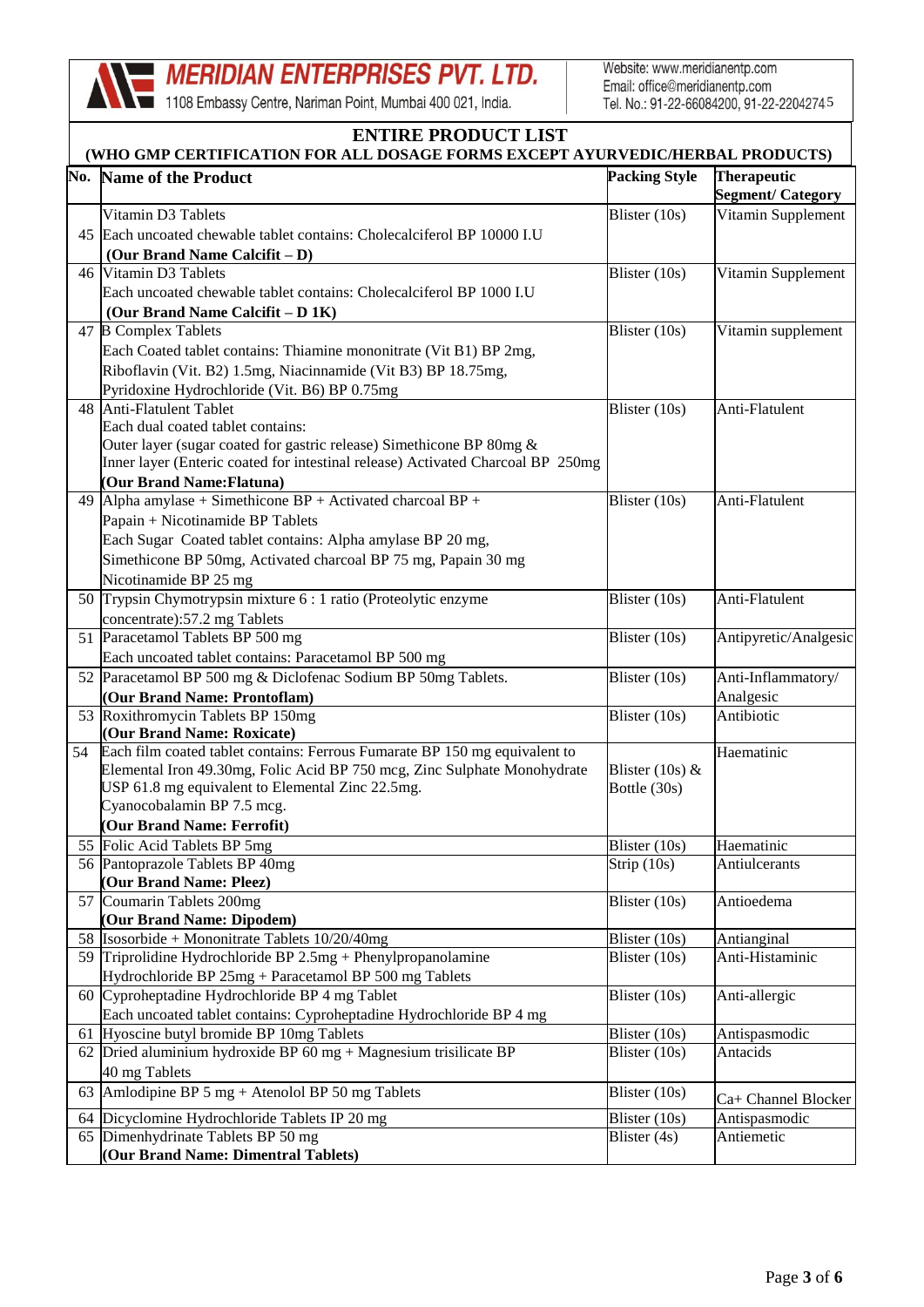1108 Embassy Centre, Nariman Point, Mumbai 400 021, India.

Website: www.meridianentp.com Email: office@meridianentp.com Tel. No.: 91-22-66084200, 91-22-2204274.5

| <b>ENTIRE PRODUCT LIST</b><br>(WHO GMP CERTIFICATION FOR ALL DOSAGE FORMS EXCEPT AYURVEDIC/HERBAL PRODUCTS) |                                                                                                                                                                                                                                                                                                                       |                                   |                                                |
|-------------------------------------------------------------------------------------------------------------|-----------------------------------------------------------------------------------------------------------------------------------------------------------------------------------------------------------------------------------------------------------------------------------------------------------------------|-----------------------------------|------------------------------------------------|
|                                                                                                             | <b>No. Name of the Product</b>                                                                                                                                                                                                                                                                                        | <b>Packing Style</b>              | <b>Therapeutic</b><br><b>Segment/ Category</b> |
|                                                                                                             | 66 Activated Charcoal Tablets 250mg/300 mg                                                                                                                                                                                                                                                                            | Blister $(10s)$ &<br>Bottle (20s) | Anti-Flatulent                                 |
|                                                                                                             | 67 Antacid Tablet<br>Each uncoated tablet contains: Magnesium hydroxide $200 \text{ mg} + \text{Al}$ uminium<br>hydroxide dried gel 200 mg + Simethicone 25 mg                                                                                                                                                        | Blister (10s)                     | Antacids                                       |
|                                                                                                             | 68 Dequalinium Chloride Lozenges 0.25 mg<br>(Orange / Cherry flavour)                                                                                                                                                                                                                                                 | Blister (8s)                      | Anti-bacterial/Anti-<br>fungal                 |
|                                                                                                             | 69 Docusate Sodium and Sennoside Tablet<br>Each coated tablet contains: Docusate Sodium 50mg + Sennoside 8.6mg                                                                                                                                                                                                        | Bottle (30s)                      | <b>Stimulant Laxative</b>                      |
|                                                                                                             | <b>LIQUID ORALS</b>                                                                                                                                                                                                                                                                                                   |                                   |                                                |
| 70                                                                                                          | Simethicone, Oral Suspension USP<br>Each ml. contains: Simethicone Emulsion USP equivalent Simethicone<br>IP 40 mg, Dill Oil BP 0.005 ml, Fennel Oil BP 0.0007 ml<br>(Our Brand Name: Flatuna Drops)                                                                                                                  | 30 ml Bottle                      | Anti-Flatulent                                 |
| 71                                                                                                          | Dextromethorphan Hydrobromide Syrup<br>Each 5 ml. contains: Dextromethorphan Hydrobromide BP 15 mg.<br>(Our Brand Name: Tussalyte)                                                                                                                                                                                    | 100 ml Bottle                     | Cough Suppressant                              |
| 72                                                                                                          | Guaiphenesin Syrup<br>Each 5 ml. contains: Guaiphenesin BP 133 mg<br>(Our Brand Name: Tussalyte G1)                                                                                                                                                                                                                   | 100 ml Bottle                     | Cough Expectorant                              |
| 73                                                                                                          | Ambroxol Hydrochloride, Terbutaline Sulphate, Guaiphenesin & Menthol<br>Syrup<br>Each 5 ml contains: Ambroxol Hydrochloride BP 15 mg, Terbutaline<br>Sulphate BP 1.25 mg, Guaiphenesin BP 50 mg, Menthol BP 0.5 mg.<br>(Our Brand Name: Tussalyte-XP)                                                                 | 100 ml Bottle                     | Cough Expectorant                              |
| 74                                                                                                          | Ambroxol Hydrochloride, Terbutaline Sulphate & Guaiphenesin Drops<br>Each ml. contains: Ambroxol Hydrochloride IP 7.5 mg, Terbutaline<br>Sulphate IP 0.25 mg, Guaiphenesin IP 12.5 mg<br>(Our Brand Name: Tussalyte-XP Drops)                                                                                         | 15 ml Bottle                      | Cough Expectorant                              |
| 75                                                                                                          | Haematinic Syrup<br>Each 5 ml contains: Ferric Ammonium Citrate (Equivalent to 43 mg of<br>Elemental Iron) 200 mg. Cyanocobalamin BP 7.5 mg, Pyridoxine<br>Hydrochloride 1.5 mg, Folic Acid BP 1.0 mg, Zinc Sulphate<br>Monohydrate BP (equivalent to 2.551 mg of Elemental Zinc)<br>(Our Brand Name: Ferrofit Syrup) | 100 ml Bottle                     | Haematinic                                     |
| 76                                                                                                          | Folic Acid, Vitamin B12 and Iron Oral Solution<br>Each ml contains: Ferric Ammonium Citrate IP equ. Elemental<br>Iron 30 mg, Cyanocobalamin BP 5 mcg, Folic Acid BP 200 mcg<br>(Our Brand Name: Ferrofit Drops)                                                                                                       | 15 ml Bottle                      | Haematinic                                     |
| 77                                                                                                          | Calcium Syrup<br>Each 5 ml contains 625mg Calcium Carbonate from an Organic<br>Source (Oyster shell) Equivalent to Elemental Calcium 250mg, L-<br>Lysine Monohydrochloride USP 50mg., Zinc Gluconate USP<br>38.33mg equivalent to elemental Zinc 5mg, Vitamin D3 IP 125 I.U.<br>(Our Brand name: Calcifit Syrup)      | 200 ml bottle                     | Calcium supplement                             |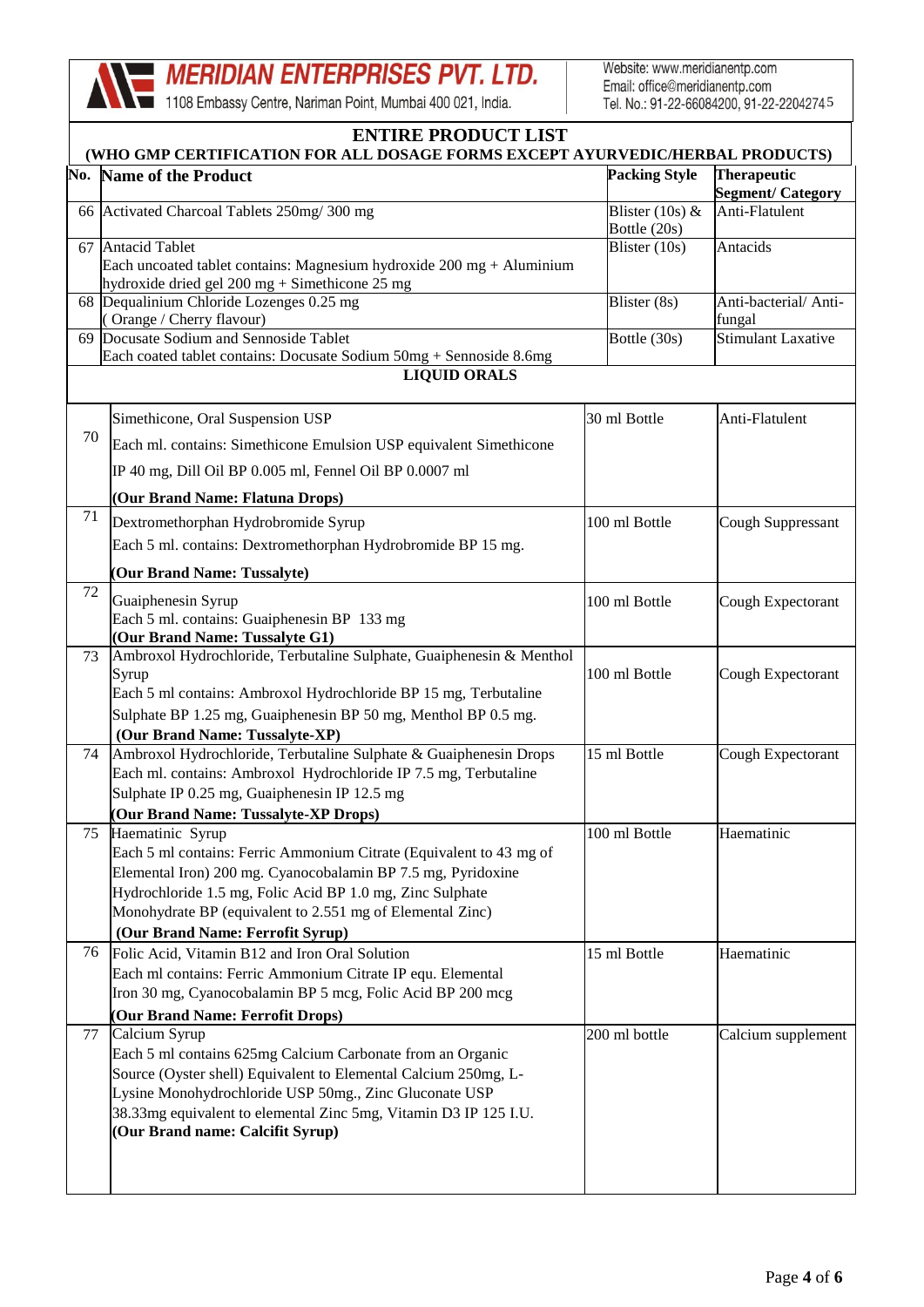1108 Embassy Centre, Nariman Point, Mumbai 400 021, India.

Website: www.meridianentp.com Email: office@meridianentp.com Tel. No.: 91-22-66084200, 91-22-2204274.5

|     | <b>ENTIRE PRODUCT LIST</b><br>(WHO GMP CERTIFICATION FOR ALL DOSAGE FORMS EXCEPT AYURVEDIC/HERBAL PRODUCTS)                                                                                                                                                                                                                                                                                                                                                                                                                                                  |                                      |                                               |  |
|-----|--------------------------------------------------------------------------------------------------------------------------------------------------------------------------------------------------------------------------------------------------------------------------------------------------------------------------------------------------------------------------------------------------------------------------------------------------------------------------------------------------------------------------------------------------------------|--------------------------------------|-----------------------------------------------|--|
| No. | <b>Name of the Product</b>                                                                                                                                                                                                                                                                                                                                                                                                                                                                                                                                   | <b>Packing Style</b>                 | <b>Therapeutic</b><br><b>Segment/Category</b> |  |
| 78  | Paracetamol Paediatric Oral Suspension IP<br>Each ml contains: Paracetamol IP100 mg, Flavoured Syrupy base Q.S.<br>(Our Brand name: Suppol Drops)                                                                                                                                                                                                                                                                                                                                                                                                            | 15 ml Bottle                         | Antipyretic/<br>Analgesic                     |  |
| 79  | Paracetamol Paediatric Oral Suspension IP<br>Each 5 ml contains:<br>Paracetamol IP 250 mg, Flavoured syrup base Q.S.<br>(Our Brand name: Suppol Suspension)                                                                                                                                                                                                                                                                                                                                                                                                  | 60 ml Bottle                         | Antipyretic/<br>Analgesic                     |  |
| 80  | Ambroxol Hydrochloride, Levosalbutamol, Guaiphenesin Syrup<br>Each 5 ml contains:<br>Ambroxol Hydrochloride IP 15 mg, Levosalbutamol Sulphate IP 0.5 mg,<br>Guaiphenesin IP 50 mg, Flavoured sugar free base q.s.<br>Our Brand Name: Tussalyte-LS)                                                                                                                                                                                                                                                                                                           | 60 ml Bottle                         | Cough Expectorant                             |  |
|     | <b>AYURVEDIC/HERBAL PRODUCTS</b>                                                                                                                                                                                                                                                                                                                                                                                                                                                                                                                             |                                      |                                               |  |
| 81  | Laxative Powder<br>Powder contains: Sonamukhi (Indian Senna) 34%, Saunf (Fennel) 21%,<br>Harde17%, Kalimiri (Black Pepper) 11%, Saindhav (Rock Salt) 3%, Sanchal,<br>(Black Salt) 4%, Sonageru (Red Ochre)7%, Sajjikhar (Alkaline Salt) 3% w/w.<br>(Our Brand Name: Ayurvel)                                                                                                                                                                                                                                                                                 | 4 gm sachet &<br>60 gm Bottle        | Laxative                                      |  |
| 82  | <b>Cough Lozenges</b><br>Each Lozenges contains: Yashtimadhu (Liquorice) 150mg, Lavang<br>(Clove) 20 mg, Haldi (Turmeric) 0.75mg, Sunth (Dry Ginger) 3.3mg,<br>Tulsi(Holy Basil) 5mg, Menthol 6.00 mg, Eucalyptus 1.50mg, Elaichi<br>(Cardamom) 3.6 mg, Khadir (Acacia Catechu) 12.75mg, Dalchini<br>(Cinnamon) 20 mg<br>(Our Brand Name: Cofftab)                                                                                                                                                                                                           | Blister (8s)                         | Cough Lozenge                                 |  |
| 83  | Pain Reliever<br>Liquid contains: Gandhpuro Oil (Methyl Salicylate / Indian<br>Wintergreen ) 5.0 %, Pudina Ka Phool (Menthol) 5.2%, Karpura<br>(Camphor) 5.2 %, Eucalyptus Oil 5.0%<br>(Our Brand Name: Rilistiff)                                                                                                                                                                                                                                                                                                                                           | Roll-on Bottle of<br>25<br>ml./50 ml | <b>Topical Analgesic</b>                      |  |
| 84  | Haemorrhoidal Tablets<br>Each film coated tablet contains: Anannas (Pineapple) 90mg,<br>Sudha Pitkari (Alum)50mg, Daruharidra (Indian Berberry) extract 50mg,<br>Amalaki (Indian Gooseberry) extract 50mg, Haritaki (Indian Walnut) extract<br>50mg, Bibhitak (Beleric Myrobalan) extract 50 mg, Shuddh Guggal (Indian<br>Bdellium) extract 32mg, Suran (Elephant yam) extract 50mg, Aloe Vera (Aloe<br>Indica Leaves) extract 50mg, Gorakhmundi (Indian Globe Flower) extract<br>16mg, Nagkesar (Mesua ferrea) extract 6mg.<br>(Our Brand Name: Corect - O) | Blister (10s)                        | Anti-Haemorrhoidal                            |  |
| 85  | Bone & Joints Healing tablets<br>Each film coated tablet : Hadjod (Devil's Backbone) extract 500mg,<br>Shallaki (Indian Frankincense) 400 mg, Nirgundi (Five- Leaved Chaste<br>Tree) extract 100 mg, Ashwagandha (Winter Cherry) extract 50 mg<br>(Our Brand Name: Prontobon tablet)                                                                                                                                                                                                                                                                         | Blister (10s)                        | Musculo-skeletal<br>drugs                     |  |